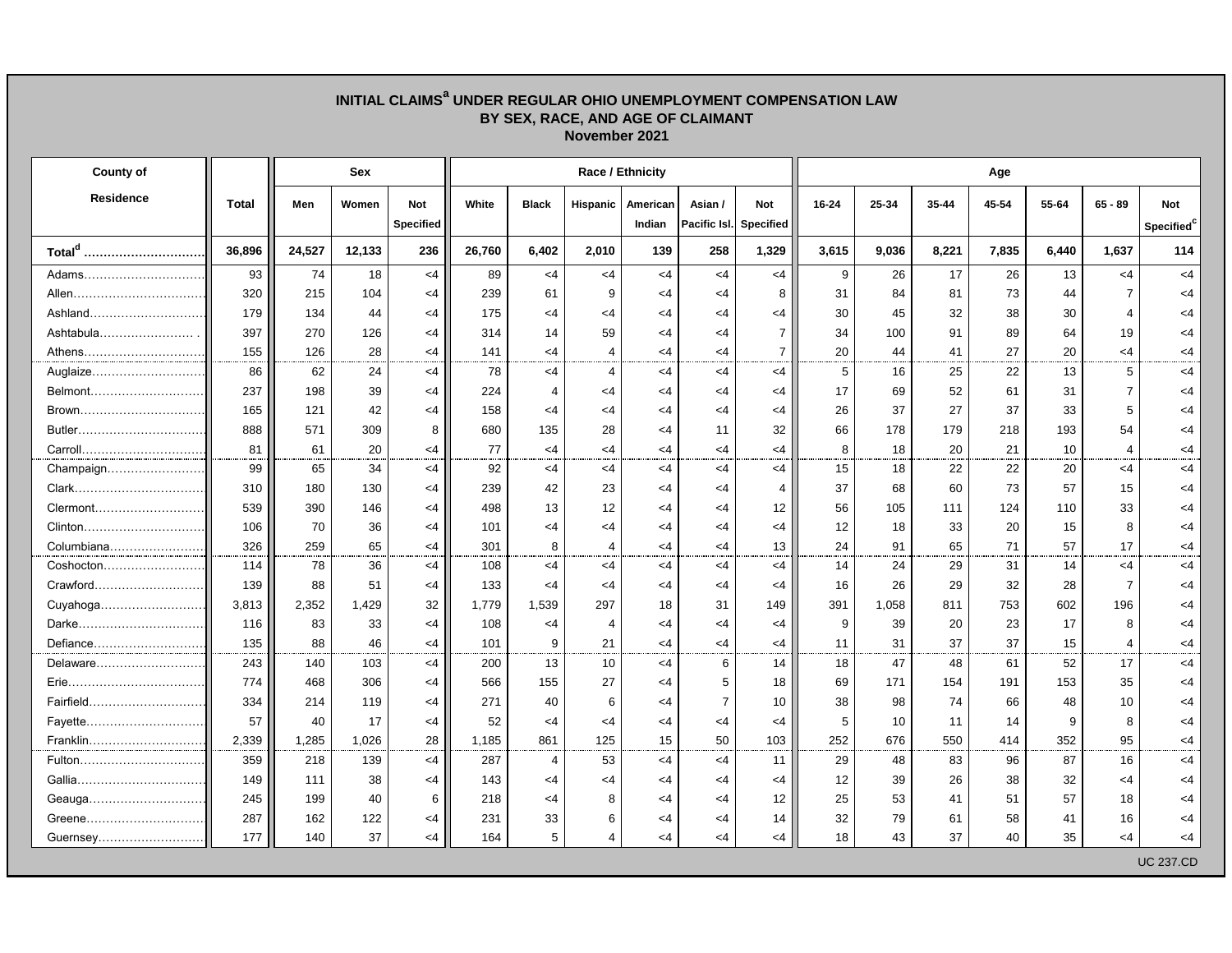## **INITIAL CLAIMS<sup>a</sup> UNDER REGULAR OHIO UNEMPLOYMENT COMPENSATION LAW BY SEX, RACE, AND AGE OF CLAIMANT November 2021**

| <b>County of</b> |              | Sex   |                |                  | Race / Ethnicity |                       |                |                |                        |                |                | Age       |           |       |       |                |                        |  |  |  |
|------------------|--------------|-------|----------------|------------------|------------------|-----------------------|----------------|----------------|------------------------|----------------|----------------|-----------|-----------|-------|-------|----------------|------------------------|--|--|--|
| <b>Residence</b> | <b>Total</b> | Men   | Women          | <b>Not</b>       | White            | <b>Black</b>          | Hispanic       | American       | Asian /                | <b>Not</b>     | $16 - 24$      | $25 - 34$ | $35 - 44$ | 45-54 | 55-64 | $65 - 89$      | <b>Not</b>             |  |  |  |
|                  |              |       |                | <b>Specified</b> |                  |                       |                | Indian         | Pacific Isl. Specified |                |                |           |           |       |       |                | Specified <sup>c</sup> |  |  |  |
| Hamilton         | 1.841        | 1,052 | 779            | 10               | 830              | 848                   | 49             | $\overline{4}$ | 17                     | 93             | 196            | 465       | 425       | 323   | 333   | 98             | <4                     |  |  |  |
| Hancock          | 195          | 127   | 67             | $<$ 4            | 168              | $<$ 4                 | 16             | $\leq 4$       | $<$ 4                  | $\overline{7}$ | 23             | 58        | 41        | 34    | 29    | 9              | <4                     |  |  |  |
| Hardin           | 67           | 41    | 26             | $<$ 4            | 61               | $\overline{4}$        | $<$ 4          | $<$ 4          | $<$ 4                  | <4             | 5              | 19        | 12        | 15    | 14    | $<$ 4          | <4                     |  |  |  |
| Harrison         | 58           | 49    | 9              | $<$ 4            | 57               | <4                    | $<$ 4          | $\leq 4$       | <4                     | $<$ 4          | $<$ 4          | 16        | 14        | 17    | 5     | $<$ 4          | <4                     |  |  |  |
| Henry            | 241          | 177   | 63             | $<$ 4            | 215              | <4                    | 22             | $<$ 4          | <4                     | $<$ 4          | 34             | 41        | 55        | 66    | 37    | 8              | <4                     |  |  |  |
| Highland         | 140          | 105   | 35             | $<$ 4            | 134              | <4                    | $<$ 4          | $<$ 4          | $<$ 4                  | $<$ 4          | 11             | 32        | 27        | 44    | 17    | 9              | $<$ 4                  |  |  |  |
| Hocking          | 102          | 83    | 19             | $<$ 4            | 93               | $<$ 4                 | $<$ 4          | $<$ 4          | $<$ 4                  | $<$ 4          | 9              | 13        | 26        | 25    | 27    | $<$ 4          | <4                     |  |  |  |
| Holmes           | 30           | 26    | $\overline{4}$ | $<$ 4            | 30               | $<$ 4                 | $<$ 4          | $<$ 4          | $<$ 4                  | $<$ 4          | $<$ 4          | 5         | 4         | 6     | 8     | $\overline{4}$ | <4                     |  |  |  |
| Huron            | 489          | 365   | 123            | $<$ 4            | 436              | 9                     | 33             | $<$ 4          | $<$ 4                  | 10             | 56             | 111       | 100       | 123   | 89    | 10             | <4                     |  |  |  |
| Jackson          | 329          | 184   | 145            | $<$ 4            | 318              | $<$ 4                 | $<$ 4          | $<$ 4          | $<$ 4                  | 4              | 26             | 76        | 70        | 76    | 70    | 9              | <4                     |  |  |  |
| Jefferson        | 252          | 194   | 57             | $<$ 4            | 228              | 15                    | $<$ 4          | $<$ 4          | $<$ 4                  | 6              | 22             | 58        | 61        | 60    | 37    | 14             | $<$ 4                  |  |  |  |
|                  | 189          | 129   | 60             | $<$ 4            | 181              | $<$ 4                 | $<$ 4          | $<$ 4          | $<$ 4                  | 4              | 26             | 34        | 29        | 41    | 47    | 12             | <4                     |  |  |  |
|                  | 759          | 541   | 214            | $\overline{4}$   | 551              | 46                    | 144            | <4             | $\overline{4}$         | 13             | 72             | 207       | 161       | 139   | 142   | 37             | $<$ 4                  |  |  |  |
| Lawrence         | 117          | 74    | 43             | $<$ 4            | 108              | 5                     | $<$ 4          | $<$ 4          | $<$ 4                  | $<$ 4          | 11             | 42        | 26        | 20    | 15    | $<$ 4          | <4                     |  |  |  |
| Licking          | 329          | 198   | 127            | 4                | 289              | 18                    | $<$ 4          | $<$ 4          | $\overline{4}$         | 14             | 26             | 80        | 63        | 75    | 69    | 16             | <4                     |  |  |  |
| Logan            | 113          | 80    | 33             | $<$ 4            | 101              | $\overline{4}$        | $<$ 4          | $<$ 4          | <4                     | 5              | 10             | 28        | 23        | 25    | 21    | 6              | $<$ 4                  |  |  |  |
|                  | 1,807        | 1,311 | 487            | 9                | 1,262            | 215                   | 261            | $<$ 4          | 9                      | 58             | 133            | 402       | 383       | 447   | 355   | 83             | 4                      |  |  |  |
|                  | 1,732        | 1,123 | 596            | 13               | 1,057            | 448                   | 163            | 5              | 5                      | 54             | 146            | 440       | 381       | 402   | 298   | 63             | <4                     |  |  |  |
|                  | 75           | 48    | 27             | $<$ 4            | 66               | $\overline{4}$        | $<$ 4          | $<$ 4          | $<$ 4                  | 5              | $\overline{7}$ | 24        | 15        | 9     | 17    | $<$ 4          | <4                     |  |  |  |
| Mahoning         | 805          | 511   | 292            | $<$ 4            | 527              | 134                   | 61             | $<$ 4          | $\overline{4}$         | 77             | 84             | 212       | 197       | 144   | 130   | 37             | <4                     |  |  |  |
| Marion           | 116          | 74    | 42             | $<$ 4            | 98               | 5                     | 5              | $<$ 4          | $<$ 4                  | 6              | 8              | 35        | 34        | 15    | 19    | 5              | <4                     |  |  |  |
| Medina           | 468          | 336   | 128            | 4                | 429              | $\boldsymbol{\Delta}$ | 15             | $\leq$ 4       | <4                     | 16             | 53             | 85        | 97        | 99    | 99    | 34             | <4                     |  |  |  |
| Meigs            | 117          | 96    | 21             | $<$ 4            | 113              | $\leq 4$              | <4             | $<$ 4          | $<$ 4                  | $<$ 4          | 10             | 19        | 32        | 26    | 25    | 5              | <4                     |  |  |  |
| Mercer           | 51           | 31    | 20             | $<$ 4            | 44               | $<$ 4                 | $\overline{4}$ | $<$ 4          | $<$ 4                  | $<$ 4          | $<$ 4          | 13        | 6         | 15    | 9     | 5              | <4                     |  |  |  |
| Miami            | 242          | 157   | 85             | $<$ 4            | 219              | 10                    | 6              | $<$ 4          | $<$ 4                  | 6              | 21             | 59        | 45        | 55    | 56    | 6              | <4                     |  |  |  |
| Monroe           | 67           | 60    | $\overline{7}$ | <4               | 67               | $<$ 4                 | $<$ 4          | $<$ 4          | <4                     | $<$ 4          | 13             | 18        | 12        | 15    | 8     | $<$ 4          | $<$ 4                  |  |  |  |
| Montgomery       | 1,267        | 749   | 507            | 11               | 699              | 486                   | 34             | $\overline{7}$ | 11                     | 30             | 123            | 335       | 298       | 248   | 207   | 56             | <4                     |  |  |  |
| Morgan           | 112          | 91    | 21             | $<$ 4            | 97               | 9                     | $<$ 4          | $<$ 4          | $<$ 4                  | 4              | 14             | 31        | 32        | 19    | 16    | $<$ 4          | <4                     |  |  |  |
| Morrow           | 112          | 83    | 29             | $<$ 4            | 108              | <4                    | 4              | $<$ 4          | $<$ 4                  | $<$ 4          | 14             | 38        | 20        | 25    | 11    | 4              | <4                     |  |  |  |
| Muskingum        | 370          | 273   | 97             | $<$ 4            | 321              | 40                    | $\leq$ 4       | $<$ 4          | <4                     | 6              | 37             | 89        | 84        | 94    | 52    | 14             | <4                     |  |  |  |
| Noble            | 61           | 53    | 8              | $<$ 4            | 57               | $<$ 4                 | <4             | $<$ 4          | <4                     | <4             | 5              | 12        | 19        | 16    | 9     | $\leq 4$       | <4                     |  |  |  |
|                  |              |       |                |                  |                  |                       |                |                |                        |                |                |           |           |       |       |                | <b>UC 237.CD</b>       |  |  |  |

**2.**